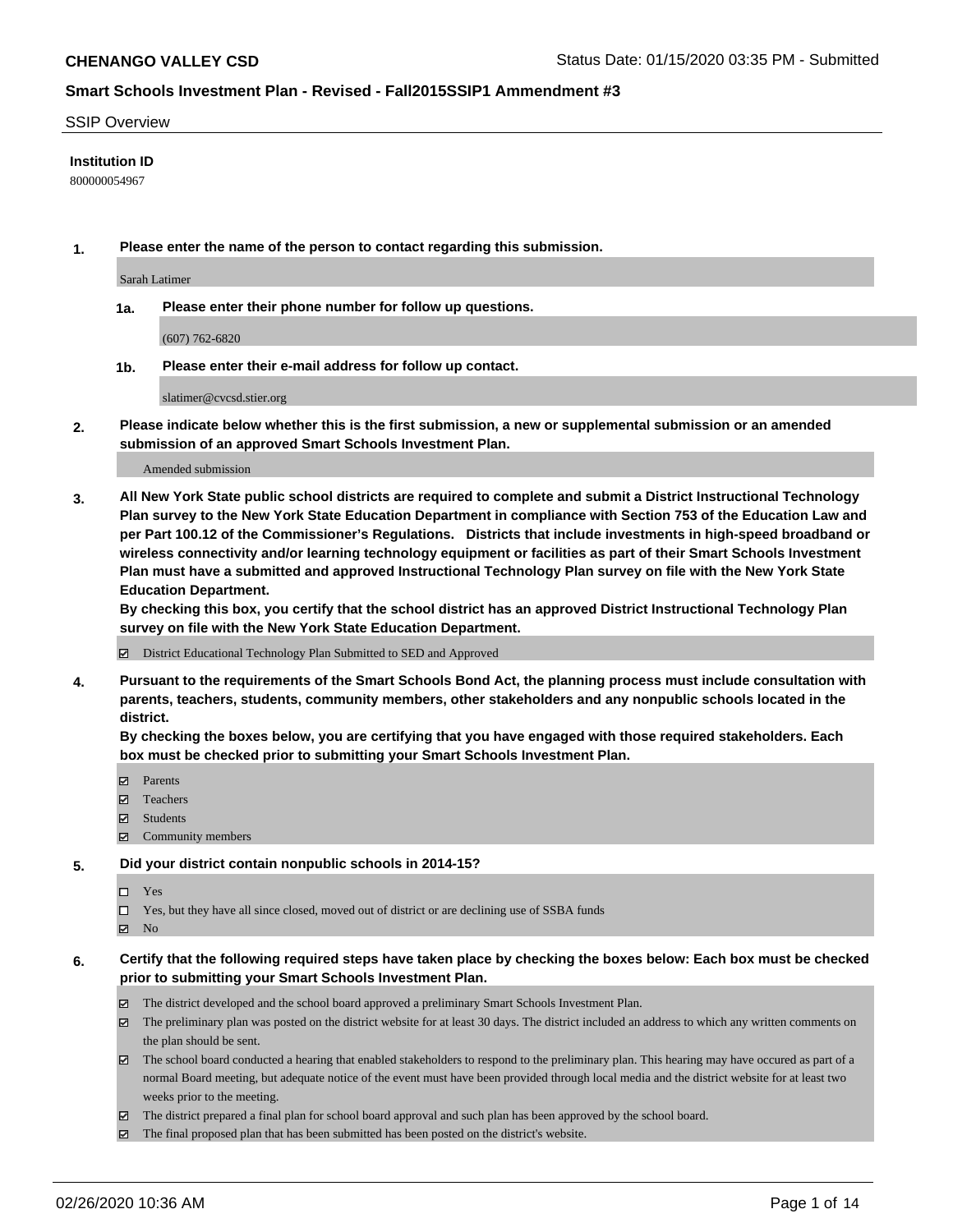SSIP Overview

**6a. Please upload the proposed Smart Schools Investment Plan (SSIP) that was posted on the district's website, along with any supporting materials. Note that this should be different than your recently submitted Educational Technology Survey. The Final SSIP, as approved by the School Board, should also be posted on the website and remain there during the course of the projects contained therein.**

CV Final Smart Schools Bond Act plan.pdf

**6b. Enter the webpage address where the final Smart Schools Investment Plan is posted. The Plan should remain posted for the life of the included projects.**

https://www.cvcsd.stier.org/Downloads/Smart%20Schools%20Investment%20Plan.pdf

**7. Please enter an estimate of the total number of students and staff that will benefit from this Smart Schools Investment Plan based on the cumulative projects submitted to date.**

1,717

**8. An LEA/School District may partner with one or more other LEA/School Districts to form a consortium to pool Smart Schools Bond Act funds for a project that meets all other Smart School Bond Act requirements. Each school district participating in the consortium will need to file an approved Smart Schools Investment Plan for the project and submit a signed Memorandum of Understanding that sets forth the details of the consortium including the roles of each respective district.**

 $\Box$  The district plans to participate in a consortium to partner with other school district(s) to implement a Smart Schools project.

## **9. Please enter the name and 6-digit SED Code for each LEA/School District participating in the Consortium.**

| Partner LEA/District | <b>ISED BEDS Code</b> |
|----------------------|-----------------------|
| (No Response)        | (No Response)         |

## **10. Please upload a signed Memorandum of Understanding with all of the participating Consortium partners.**

(No Response)

#### **11. Your district's Smart Schools Bond Act Allocation is:**

\$1,295,686

#### **12. Final 2014-15 BEDS Enrollment to calculate Nonpublic Sharing Requirement**

|            | Public Enrollment | Nonpublic Enrollment | Total Enrollment | l Nonpublic Percentage |
|------------|-------------------|----------------------|------------------|------------------------|
| Enrollment | .646              |                      | .646.00          | 0.00                   |

**13. This table compares each category budget total, as entered in that category's page, to the total expenditures listed in the category's expenditure table. Any discrepancies between the two must be resolved before submission.**

|                                          | Sub-Allocations | <b>Expenditure Totals</b> | Difference |
|------------------------------------------|-----------------|---------------------------|------------|
| <b>School Connectivity</b>               | 0.00            | 0.00                      | 0.00       |
| Connectivity Projects for<br>Communities | 0.00            | 0.00                      | 0.00       |
| Classroom Technology                     | 0.00            | 0.00                      | 0.00       |
| Pre-Kindergarten Classrooms              | 0.00            | 0.00                      | 0.00       |
| Replace Transportable<br>Classrooms      | 0.00            | 0.00                      | 0.00       |
| <b>High-Tech Security Features</b>       | 15,356.93       | 15,356.93                 | 0.00       |
| Nonpublic Loan                           | 0.00            | 0.00                      | 0.00       |
| Totals:                                  |                 |                           |            |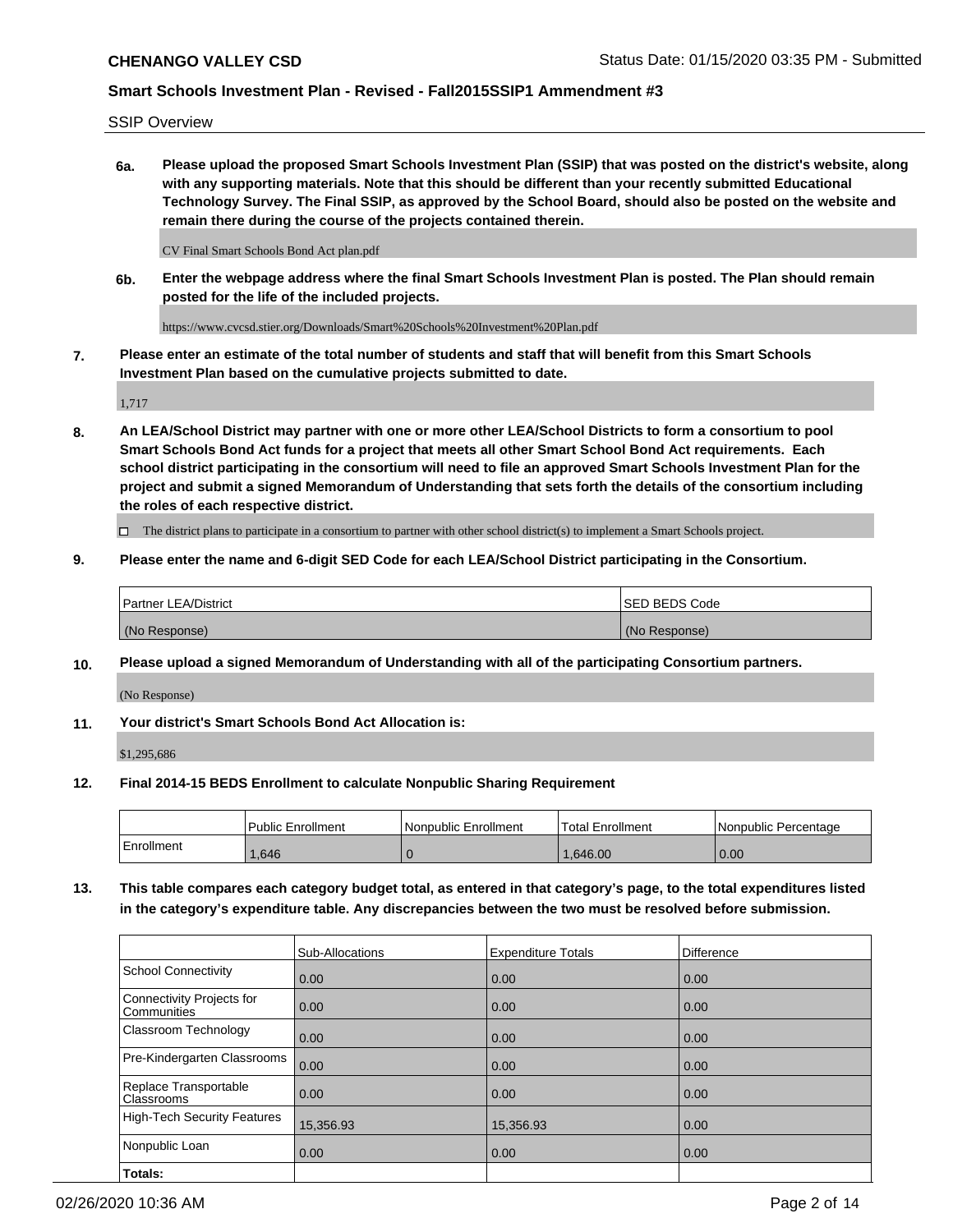SSIP Overview

| <b>Sub-Allocations</b> | Expenditure Totals | <b>Difference</b> |
|------------------------|--------------------|-------------------|
| 15,357                 | 15,357             | 0                 |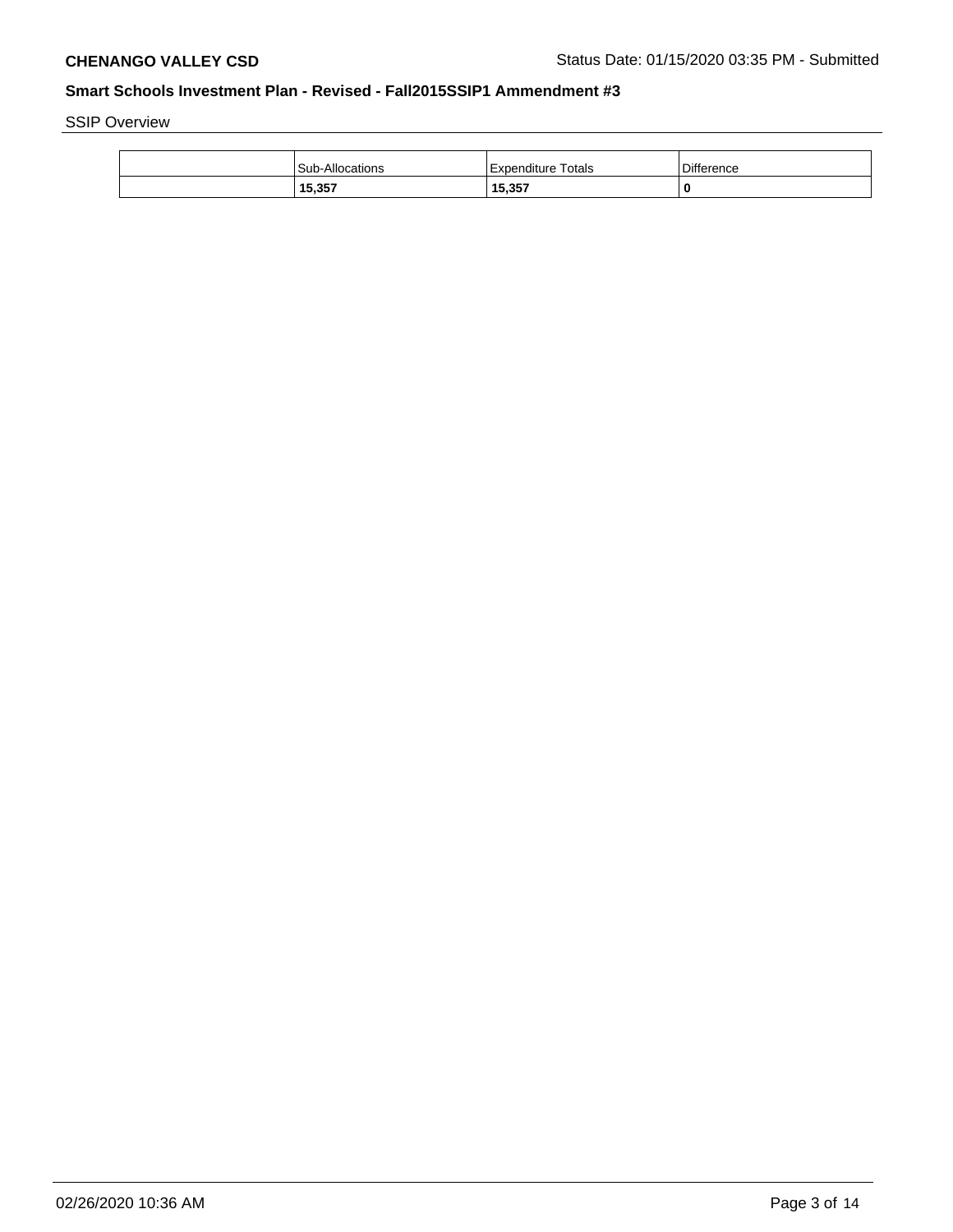School Connectivity

- **1. In order for students and faculty to receive the maximum benefit from the technology made available under the Smart Schools Bond Act, their school buildings must possess sufficient connectivity infrastructure to ensure that devices can be used during the school day. Smart Schools Investment Plans must demonstrate that:**
	- **• sufficient infrastructure that meets the Federal Communications Commission's 100 Mbps per 1,000 students standard currently exists in the buildings where new devices will be deployed, or**
	- **• is a planned use of a portion of Smart Schools Bond Act funds, or**
	- **• is under development through another funding source.**

**Smart Schools Bond Act funds used for technology infrastructure or classroom technology investments must increase the number of school buildings that meet or exceed the minimum speed standard of 100 Mbps per 1,000 students and staff within 12 months. This standard may be met on either a contracted 24/7 firm service or a "burstable" capability. If the standard is met under the burstable criteria, it must be:**

**1. Specifically codified in a service contract with a provider, and**

**2. Guaranteed to be available to all students and devices as needed, particularly during periods of high demand, such as computer-based testing (CBT) periods.**

**Please describe how your district already meets or is planning to meet this standard within 12 months of plan submission.**

(No Response)

**1a. If a district believes that it will be impossible to meet this standard within 12 months, it may apply for a waiver of this requirement, as described on the Smart Schools website. The waiver must be filed and approved by SED prior to submitting this survey.**

 $\Box$  By checking this box, you are certifying that the school district has an approved waiver of this requirement on file with the New York State Education Department.

**2. Connectivity Speed Calculator (Required). If the district currently meets the required speed, enter "Currently Met" in the last box: Expected Date When Required Speed Will be Met.**

|                  | l Number of     | Reauired Speed | Current Speed in | Expected Speed | Expected Date                       |
|------------------|-----------------|----------------|------------------|----------------|-------------------------------------|
|                  | <b>Students</b> | l in Mbps      | l Mbps           | to be Attained | When Required                       |
|                  |                 |                |                  |                | Within 12 Months ISpeed Will be Met |
| Calculated Speed | (No Response)   | 0.00           | (No Response)    | (No Response)  | (No Response)                       |

**3. Describe how you intend to use Smart Schools Bond Act funds for high-speed broadband and/or wireless connectivity projects in school buildings.**

(No Response)

**4. Describe the linkage between the district's District Instructional Technology Plan and how the proposed projects will improve teaching and learning. (There should be a link between your response to this question and your responses to Question 1 in Section IV - NYSED Initiatives Alignment: "Explain how the district use of instructional technology will serve as a part of a comprehensive and sustained effort to support rigorous academic standards attainment and performance improvement for students."** 

**Your answer should also align with your answers to the questions in Section II - Strategic Technology Planning and the associated Action Steps in Section III - Action Plan.)**

(No Response)

**5. If the district wishes to have students and staff access the Internet from wireless devices within the school building, or in close proximity to it, it must first ensure that it has a robust Wi-Fi network in place that has sufficient bandwidth to meet user demand.**

**Please describe how you have quantified this demand and how you plan to meet this demand.**

(No Response)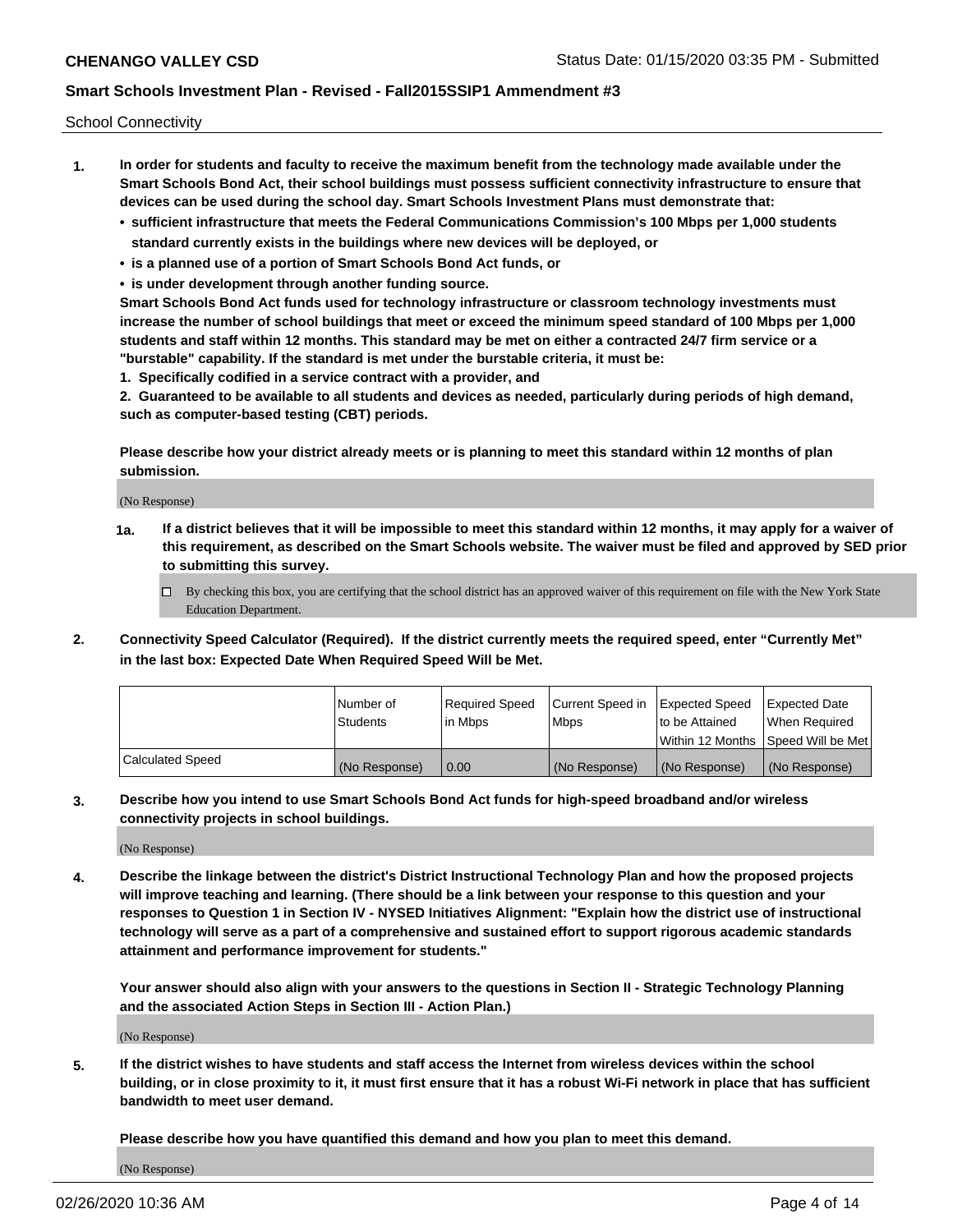School Connectivity

**6. Smart Schools plans with any expenditures in the School Connectivity category require a project number from the Office of Facilities Planning. Districts must submit an SSBA LOI and receive project numbers prior to submitting the SSIP. As indicated on the LOI, some projects may be eligible for a streamlined review and will not require a building permit.**

**Please indicate on a separate row each project number given to you by the Office of Facilities Planning.**

| Project Number |  |
|----------------|--|
| (No Response)  |  |

**7. Certain high-tech security and connectivity infrastructure projects may be eligible for an expedited review process as determined by the Office of Facilities Planning.**

## **Was your project deemed eligible for streamlined review?**

(No Response)

## **8. Include the name and license number of the architect or engineer of record.**

| Name          | License Number |
|---------------|----------------|
| (No Response) | (No Response)  |

## **9. Public Expenditures – Loanable (Counts toward the nonpublic loan calculation)**

| Select the allowable expenditure type.<br>Repeat to add another item under each type. | <b>PUBLIC</b> Items to be<br>l Purchased | Quantity           | Cost Per Item    | <b>Total Cost</b> |
|---------------------------------------------------------------------------------------|------------------------------------------|--------------------|------------------|-------------------|
| (No Response)                                                                         | (No Response)                            | l (No<br>Response) | (No<br>Response) | $\overline{0.00}$ |
|                                                                                       |                                          | O                  | 0.00             |                   |

## **10. Public Expenditures – Non-Loanable (Does not count toward nonpublic loan calculation)**

| Select the allowable expenditure<br>type.<br>Repeat to add another item under<br>each type. | <b>PUBLIC</b> Items to be purchased | Quantity      | Cost per Item | <b>Total Cost</b> |
|---------------------------------------------------------------------------------------------|-------------------------------------|---------------|---------------|-------------------|
| (No Response)                                                                               | (No Response)                       | (No Response) | (No Response) | 0.00              |
|                                                                                             |                                     |               | 0.00          |                   |

#### **11. Final 2014-15 BEDS Enrollment to calculate Nonpublic Sharing Requirement (no changes allowed.)**

|            | Public Enrollment | l Nonpublic Enrollment | <b>Total Enrollment</b> | Nonpublic Percentage |
|------------|-------------------|------------------------|-------------------------|----------------------|
| Enrollment | .646              |                        | .646.00                 | 0.00                 |

## **12. Total Public Budget - Loanable (Counts toward the nonpublic loan calculation)**

|                                                      | Public Allocations | <b>Estimated Nonpublic Loan</b><br>Amount | Estimated Total Sub-Allocations |
|------------------------------------------------------|--------------------|-------------------------------------------|---------------------------------|
| Network/Access Costs                                 | (No Response)      | 0.00                                      | 0.00                            |
| School Internal Connections and<br><b>Components</b> | (No Response)      | 0.00                                      | 0.00                            |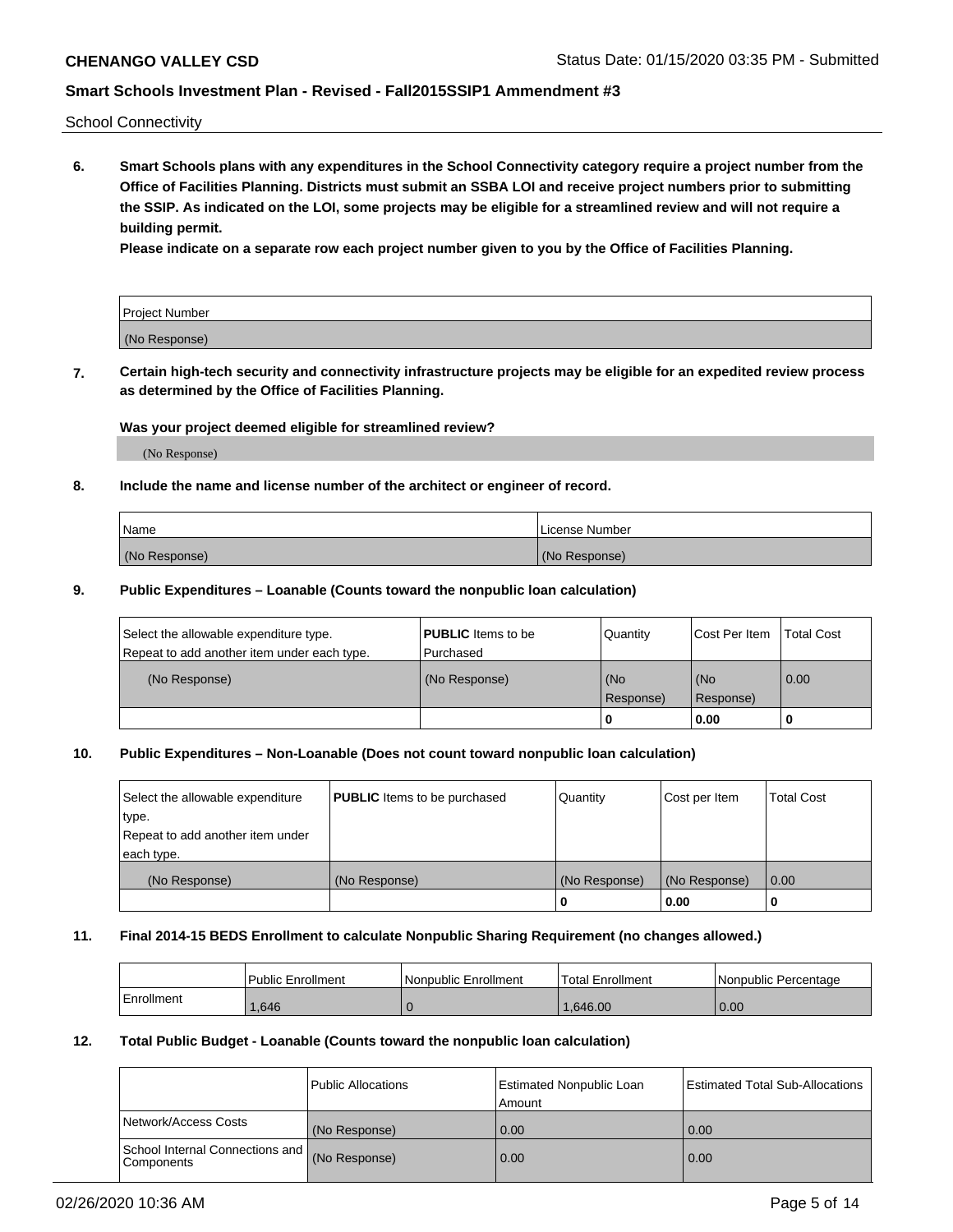School Connectivity

|                | Public Allocations | <b>Estimated Nonpublic Loan</b><br>l Amount | <b>Estimated Total Sub-Allocations</b> |
|----------------|--------------------|---------------------------------------------|----------------------------------------|
| l Other        | (No Response)      | 0.00                                        | 0.00                                   |
| <b>Totals:</b> | 0.00               | 0                                           |                                        |

# **13. Total Public Budget – Non-Loanable (Does not count toward the nonpublic loan calculation)**

|                                                   | Sub-<br>Allocation |
|---------------------------------------------------|--------------------|
|                                                   |                    |
| Network/Access Costs                              | (No Response)      |
| <b>Outside Plant Costs</b>                        | (No Response)      |
| <b>School Internal Connections and Components</b> | (No Response)      |
| Professional Services                             | (No Response)      |
| Testing                                           | (No Response)      |
| <b>Other Upfront Costs</b>                        | (No Response)      |
| <b>Other Costs</b>                                | (No Response)      |
| <b>Totals:</b>                                    | 0.00               |

# **14. School Connectivity Totals**

|                          | Total Sub-Allocations |
|--------------------------|-----------------------|
| Total Loanable Items     | 0.00                  |
| Total Non-Ioanable Items | 0.00                  |
| Totals:                  | 0                     |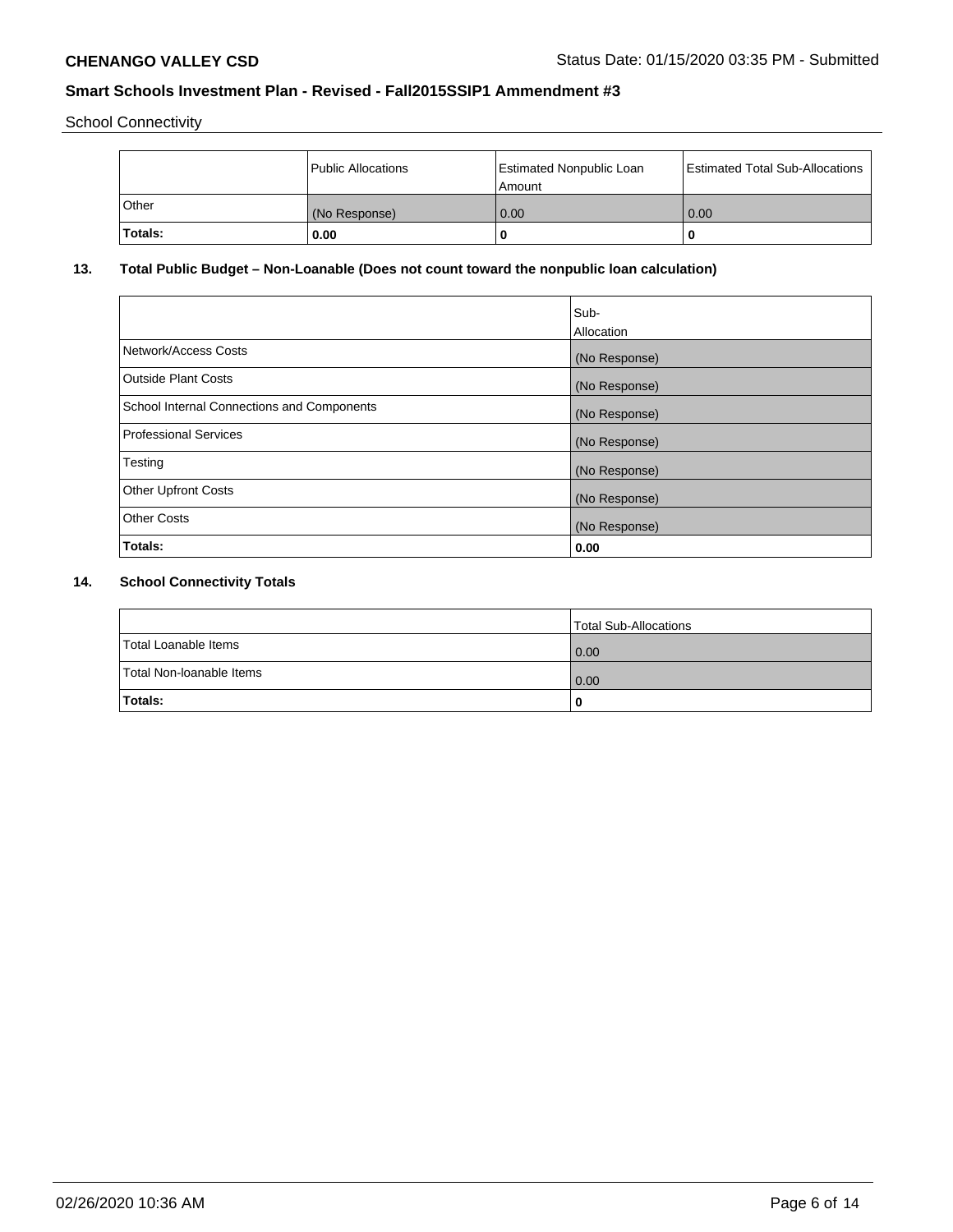Community Connectivity (Broadband and Wireless)

**1. Describe how you intend to use Smart Schools Bond Act funds for high-speed broadband and/or wireless connectivity projects in the community.**

(No Response)

**2. Please describe how the proposed project(s) will promote student achievement and increase student and/or staff access to the Internet in a manner that enhances student learning and/or instruction outside of the school day and/or school building.**

(No Response)

**3. Community connectivity projects must comply with all the necessary local building codes and regulations (building and related permits are not required prior to plan submission).**

 $\Box$  I certify that we will comply with all the necessary local building codes and regulations.

**4. Please describe the physical location of the proposed investment.**

(No Response)

**5. Please provide the initial list of partners participating in the Community Connectivity Broadband Project, along with their Federal Tax Identification (Employer Identification) number.**

| <b>Project Partners</b> | Federal ID#   |
|-------------------------|---------------|
| (No Response)           | (No Response) |

**6. Please detail the type, quantity, per unit cost and total cost of the eligible items under each sub-category.**

| Select the allowable expenditure | Item to be purchased | Quantity      | Cost per Item | <b>Total Cost</b> |
|----------------------------------|----------------------|---------------|---------------|-------------------|
| type.                            |                      |               |               |                   |
| Repeat to add another item under |                      |               |               |                   |
| each type.                       |                      |               |               |                   |
| (No Response)                    | (No Response)        | (No Response) | (No Response) | 0.00              |
|                                  |                      | o             | 0.00          |                   |

**7. If you are submitting an allocation for Community Connectivity, complete this table.**

**Note that the calculated Total at the bottom of the table must equal the Total allocation for this category that you entered in the SSIP Overview overall budget.**

|                                    | Sub-Allocation |
|------------------------------------|----------------|
| Network/Access Costs               | (No Response)  |
| Outside Plant Costs                | (No Response)  |
| <b>Tower Costs</b>                 | (No Response)  |
| <b>Customer Premises Equipment</b> | (No Response)  |
| <b>Professional Services</b>       | (No Response)  |
| Testing                            | (No Response)  |
| <b>Other Upfront Costs</b>         | (No Response)  |
| <b>Other Costs</b>                 | (No Response)  |
| Totals:                            | 0.00           |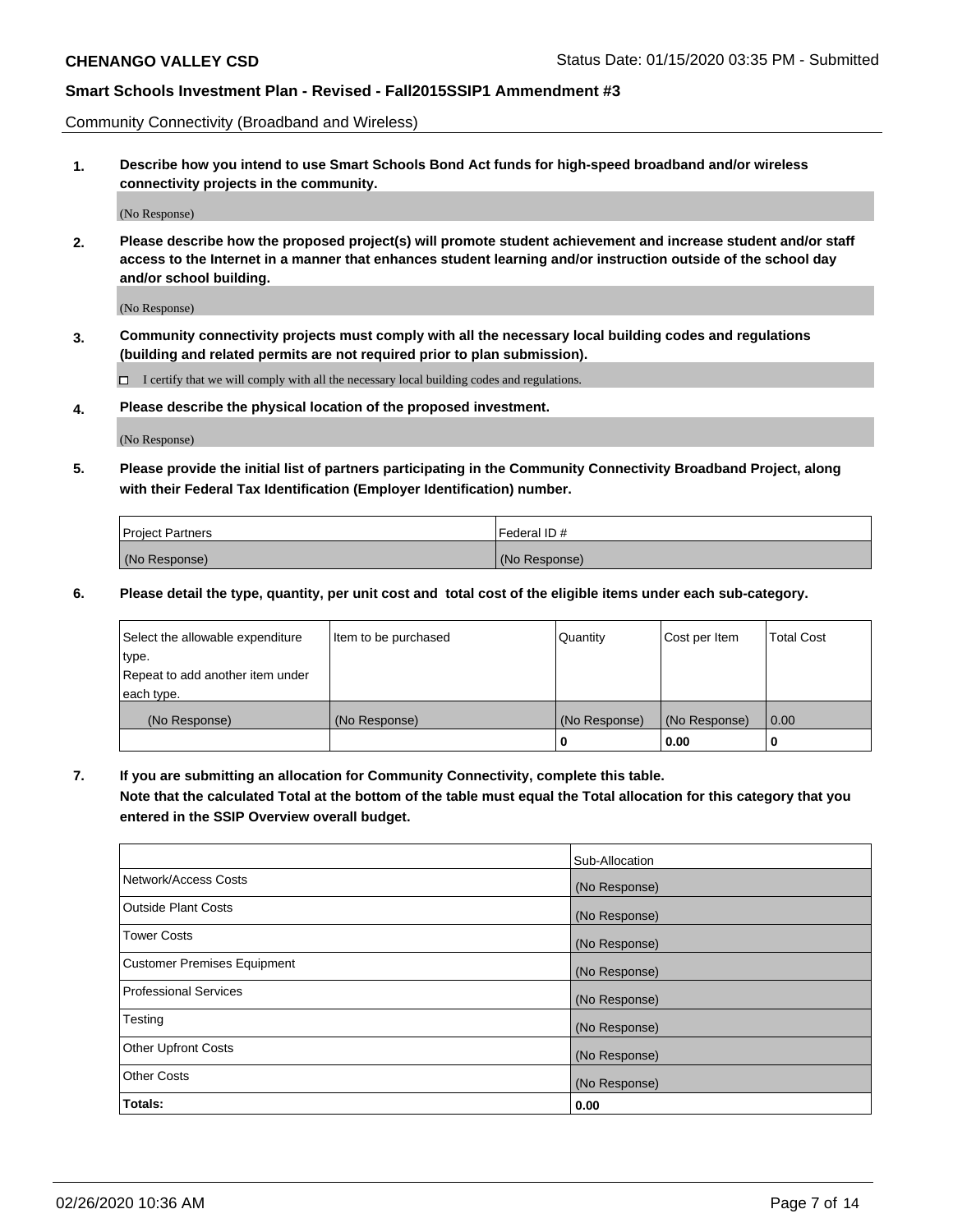## Classroom Learning Technology

**1. In order for students and faculty to receive the maximum benefit from the technology made available under the Smart Schools Bond Act, their school buildings must possess sufficient connectivity infrastructure to ensure that devices can be used during the school day. Smart Schools Investment Plans must demonstrate that sufficient infrastructure that meets the Federal Communications Commission's 100 Mbps per 1,000 students standard currently exists in the buildings where new devices will be deployed, or is a planned use of a portion of Smart Schools Bond Act funds, or is under development through another funding source. Smart Schools Bond Act funds used for technology infrastructure or classroom technology investments must increase the number of school buildings that meet or exceed the minimum speed standard of 100 Mbps per 1,000 students and staff within 12 months. This standard may be met on either a contracted 24/7 firm service or a**

**"burstable" capability. If the standard is met under the burstable criteria, it must be:**

**1. Specifically codified in a service contract with a provider, and**

**2. Guaranteed to be available to all students and devices as needed, particularly during periods of high demand, such as computer-based testing (CBT) periods.**

**Please describe how your district already meets or is planning to meet this standard within 12 months of plan submission.**

(No Response)

- **1a. If a district believes that it will be impossible to meet this standard within 12 months, it may apply for a waiver of this requirement, as described on the Smart Schools website. The waiver must be filed and approved by SED prior to submitting this survey.**
	- By checking this box, you are certifying that the school district has an approved waiver of this requirement on file with the New York State Education Department.
- **2. Connectivity Speed Calculator (Required). If the district currently meets the required speed, enter "Currently Met" in the last box: Expected Date When Required Speed Will be Met.**

|                  | l Number of     | Required Speed | Current Speed in | <b>Expected Speed</b> | <b>Expected Date</b>                |
|------------------|-----------------|----------------|------------------|-----------------------|-------------------------------------|
|                  | <b>Students</b> | l in Mbps      | l Mbps           | to be Attained        | When Required                       |
|                  |                 |                |                  |                       | Within 12 Months  Speed Will be Met |
| Calculated Speed | (No Response)   | 0.00           | (No Response)    | l (No Response)       | (No Response)                       |

**3. If the district wishes to have students and staff access the Internet from wireless devices within the school building, or in close proximity to it, it must first ensure that it has a robust Wi-Fi network in place that has sufficient bandwidth to meet user demand.**

**Please describe how you have quantified this demand and how you plan to meet this demand.**

(No Response)

**4. All New York State public school districts are required to complete and submit an Instructional Technology Plan survey to the New York State Education Department in compliance with Section 753 of the Education Law and per Part 100.12 of the Commissioner's Regulations.**

**Districts that include educational technology purchases as part of their Smart Schools Investment Plan must have a submitted and approved Instructional Technology Plan survey on file with the New York State Education Department.**

- By checking this box, you are certifying that the school district has an approved Instructional Technology Plan survey on file with the New York State Education Department.
- **5. Describe the devices you intend to purchase and their compatibility with existing or planned platforms or systems. Specifically address the adequacy of each facility's electrical, HVAC and other infrastructure necessary to install and support the operation of the planned technology.**

(No Response)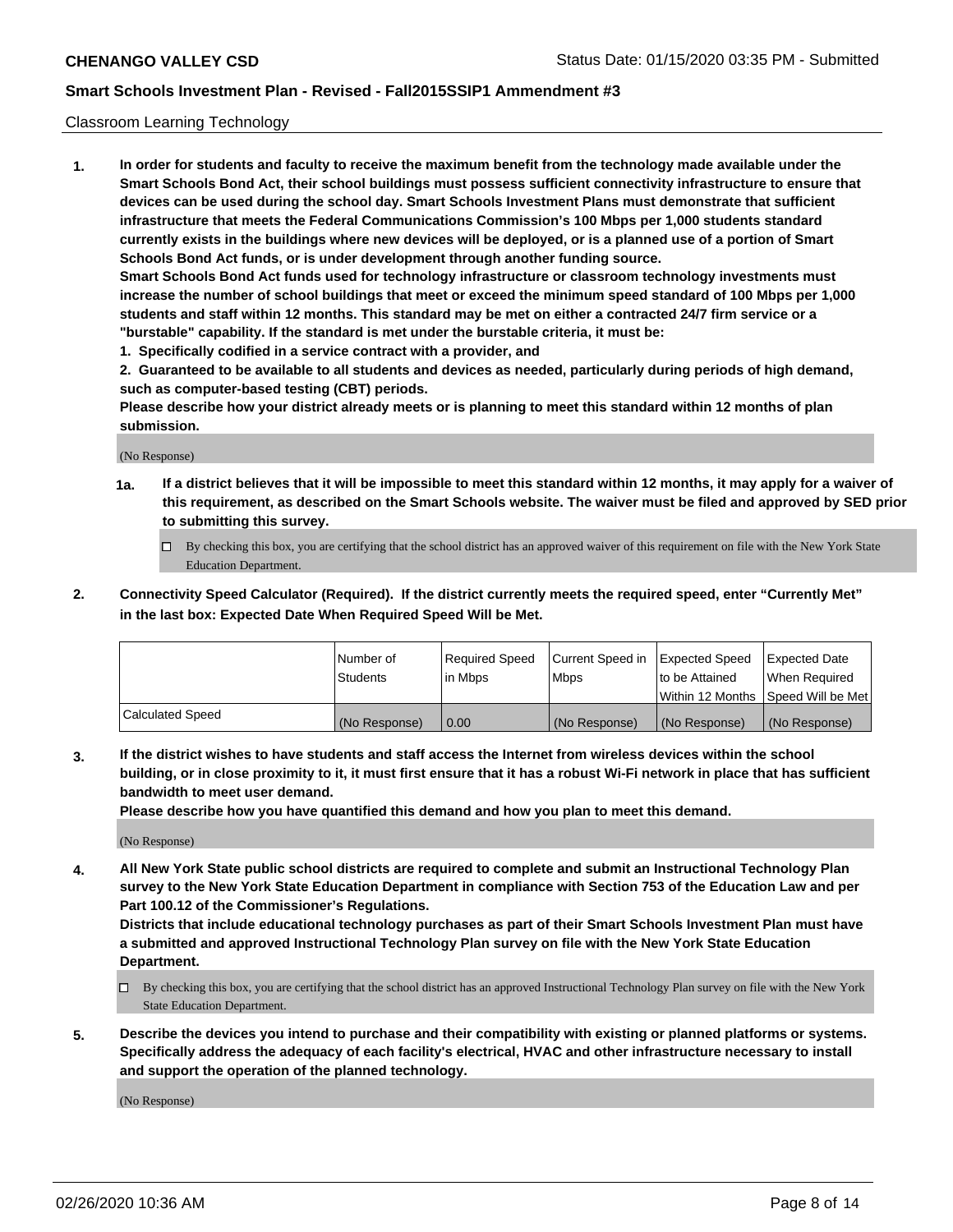## Classroom Learning Technology

- **6. Describe how the proposed technology purchases will:**
	- **> enhance differentiated instruction;**
	- **> expand student learning inside and outside the classroom;**
	- **> benefit students with disabilities and English language learners; and**
	- **> contribute to the reduction of other learning gaps that have been identified within the district.**

**The expectation is that districts will place a priority on addressing the needs of students who struggle to succeed in a rigorous curriculum. Responses in this section should specifically address this concern and align with the district's Instructional Technology Plan (in particular Question 2 of E. Curriculum and Instruction: "Does the district's instructional technology plan address the needs of students with disabilities to ensure equitable access to instruction, materials and assessments?" and Question 3 of the same section: "Does the district's instructional technology plan address the provision of assistive technology specifically for students with disabilities to ensure access to and participation in the general curriculum?")**

**In addition, describe how the district ensures equitable access to instruction, materials and assessments and participation in the general curriculum for both SWD and English Language Learners/Multilingual Learners (ELL/MLL) students.**

(No Response)

**7. Where appropriate, describe how the proposed technology purchases will enhance ongoing communication with parents and other stakeholders and help the district facilitate technology-based regional partnerships, including distance learning and other efforts.**

(No Response)

**8. Describe the district's plan to provide professional development to ensure that administrators, teachers and staff can employ the technology purchased to enhance instruction successfully.**

**Note: This response should be aligned and expanded upon in accordance with your district's response to Question 1 of F. Professional Development of your Instructional Technology Plan: "Please provide a summary of professional development offered to teachers and staff, for the time period covered by this plan, to support technology to enhance teaching and learning. Please include topics, audience and method of delivery within your summary."**

(No Response)

- **9. Districts must contact one of the SUNY/CUNY teacher preparation programs listed on the document on the left side of the page that supplies the largest number of the district's new teachers to request advice on innovative uses and best practices at the intersection of pedagogy and educational technology.**
	- By checking this box, you certify that you have contacted the SUNY/CUNY teacher preparation program that supplies the largest number of your new teachers to request advice on these issues.
	- **9a. Please enter the name of the SUNY or CUNY Institution that you contacted.**

(No Response)

**9b. Enter the primary Institution phone number.**

(No Response)

**9c. Enter the name of the contact person with whom you consulted and/or will be collaborating with on innovative uses of technology and best practices.**

(No Response)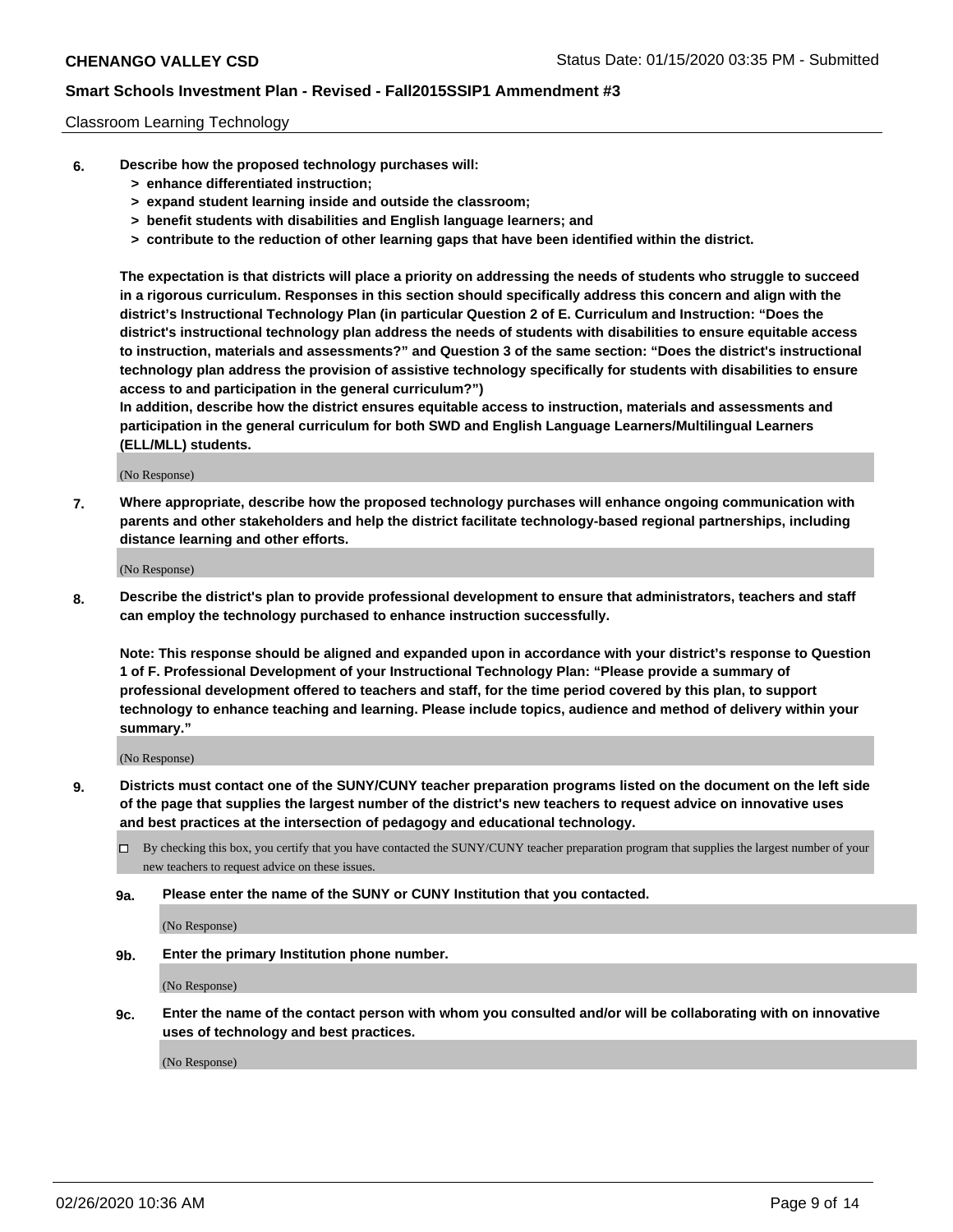## Classroom Learning Technology

**10. To ensure the sustainability of technology purchases made with Smart Schools funds, districts must demonstrate a long-term plan to maintain and replace technology purchases supported by Smart Schools Bond Act funds. This sustainability plan shall demonstrate a district's capacity to support recurring costs of use that are ineligible for Smart Schools Bond Act funding such as device maintenance, technical support, Internet and wireless fees, maintenance of hotspots, staff professional development, building maintenance and the replacement of incidental items. Further, such a sustainability plan shall include a long-term plan for the replacement of purchased devices and equipment at the end of their useful life with other funding sources.**

 $\Box$  By checking this box, you certify that the district has a sustainability plan as described above.

**11. Districts must ensure that devices purchased with Smart Schools Bond funds will be distributed, prepared for use, maintained and supported appropriately. Districts must maintain detailed device inventories in accordance with generally accepted accounting principles.**

By checking this box, you certify that the district has a distribution and inventory management plan and system in place.

#### **12. Please detail the type, quantity, per unit cost and total cost of the eligible items under each sub-category.**

| Select the allowable expenditure<br>type.<br>Repeat to add another item under | Item to be Purchased | Quantity      | Cost per Item | <b>Total Cost</b> |
|-------------------------------------------------------------------------------|----------------------|---------------|---------------|-------------------|
| each type.<br>(No Response)                                                   | (No Response)        | (No Response) | (No Response) | 0.00              |
|                                                                               |                      | 0             | 0.00          |                   |

## **13. Final 2014-15 BEDS Enrollment to calculate Nonpublic Sharing Requirement (no changes allowed.)**

|            | l Public Enrollment | <b>INonpublic Enrollment</b> | <b>Total Enrollment</b> | Nonpublic<br><b>Percentage</b> |
|------------|---------------------|------------------------------|-------------------------|--------------------------------|
| Enrollment | .646                |                              | 1.646.00                | 0.00                           |

## **14. If you are submitting an allocation for Classroom Learning Technology complete this table.**

|                         | Public School Sub-Allocation | <b>Estimated Nonpublic Loan</b><br>Amount<br>(Based on Percentage Above) | Estimated Total Public and<br>Nonpublic Sub-Allocation |
|-------------------------|------------------------------|--------------------------------------------------------------------------|--------------------------------------------------------|
| Interactive Whiteboards | (No Response)                | 0.00                                                                     | 0.00                                                   |
| Computer Servers        | (No Response)                | 0.00                                                                     | 0.00                                                   |
| Desktop Computers       | (No Response)                | 0.00                                                                     | 0.00                                                   |
| <b>Laptop Computers</b> | (No Response)                | 0.00                                                                     | 0.00                                                   |
| <b>Tablet Computers</b> | (No Response)                | 0.00                                                                     | 0.00                                                   |
| Other Costs             | (No Response)                | 0.00                                                                     | 0.00                                                   |
| Totals:                 | 0.00                         | 0                                                                        | 0                                                      |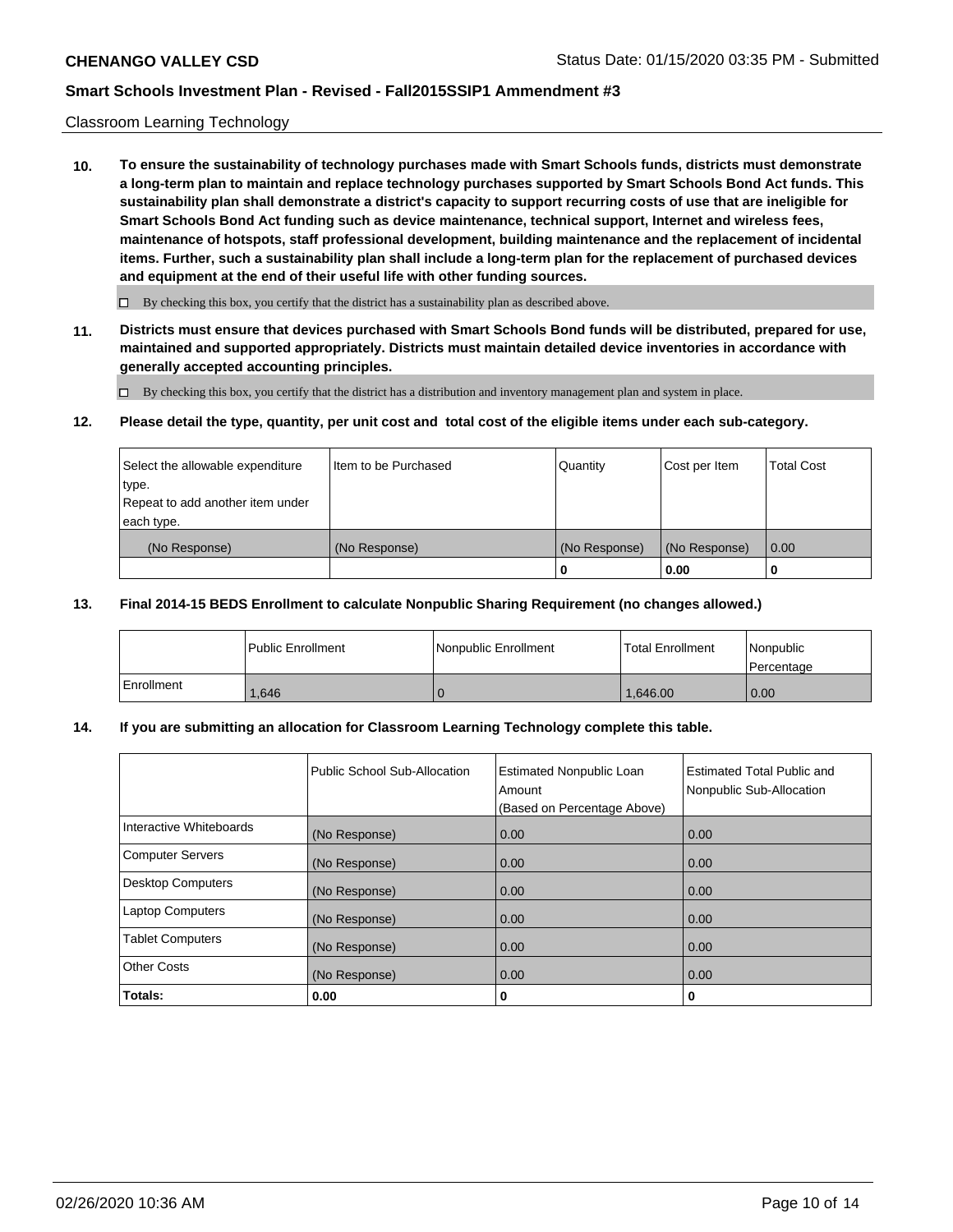## Pre-Kindergarten Classrooms

**1. Provide information regarding how and where the district is currently serving pre-kindergarten students and justify the need for additional space with enrollment projections over 3 years.**

(No Response)

- **2. Describe the district's plan to construct, enhance or modernize education facilities to accommodate prekindergarten programs. Such plans must include:**
	- **Specific descriptions of what the district intends to do to each space;**
	- **An affirmation that new pre-kindergarten classrooms will contain a minimum of 900 square feet per classroom;**
	- **The number of classrooms involved;**
	- **The approximate construction costs per classroom; and**
	- **Confirmation that the space is district-owned or has a long-term lease that exceeds the probable useful life of the improvements.**

(No Response)

**3. Smart Schools Bond Act funds may only be used for capital construction costs. Describe the type and amount of additional funds that will be required to support ineligible ongoing costs (e.g. instruction, supplies) associated with any additional pre-kindergarten classrooms that the district plans to add.**

(No Response)

**4. All plans and specifications for the erection, repair, enlargement or remodeling of school buildings in any public school district in the State must be reviewed and approved by the Commissioner. Districts that plan capital projects using their Smart Schools Bond Act funds will undergo a Preliminary Review Process by the Office of Facilities Planning.**

**Please indicate on a separate row each project number given to you by the Office of Facilities Planning.**

| Project Number |  |
|----------------|--|
| (No Response)  |  |
|                |  |

**5. Please detail the type, quantity, per unit cost and total cost of the eligible items under each sub-category.**

| Select the allowable expenditure | Item to be purchased | Quantity      | Cost per Item | <b>Total Cost</b> |
|----------------------------------|----------------------|---------------|---------------|-------------------|
| type.                            |                      |               |               |                   |
| Repeat to add another item under |                      |               |               |                   |
| each type.                       |                      |               |               |                   |
| (No Response)                    | (No Response)        | (No Response) | (No Response) | 0.00              |
|                                  |                      | υ             | 0.00          |                   |

**6. If you have made an allocation for Pre-Kindergarten Classrooms, complete this table. Note that the calculated Total at the bottom of the table must equal the Total allocation for this category that you entered in the SSIP Overview overall budget.**

|                                          | Sub-Allocation |
|------------------------------------------|----------------|
| Construct Pre-K Classrooms               | (No Response)  |
| Enhance/Modernize Educational Facilities | (No Response)  |
| <b>Other Costs</b>                       | (No Response)  |
| Totals:                                  | 0.00           |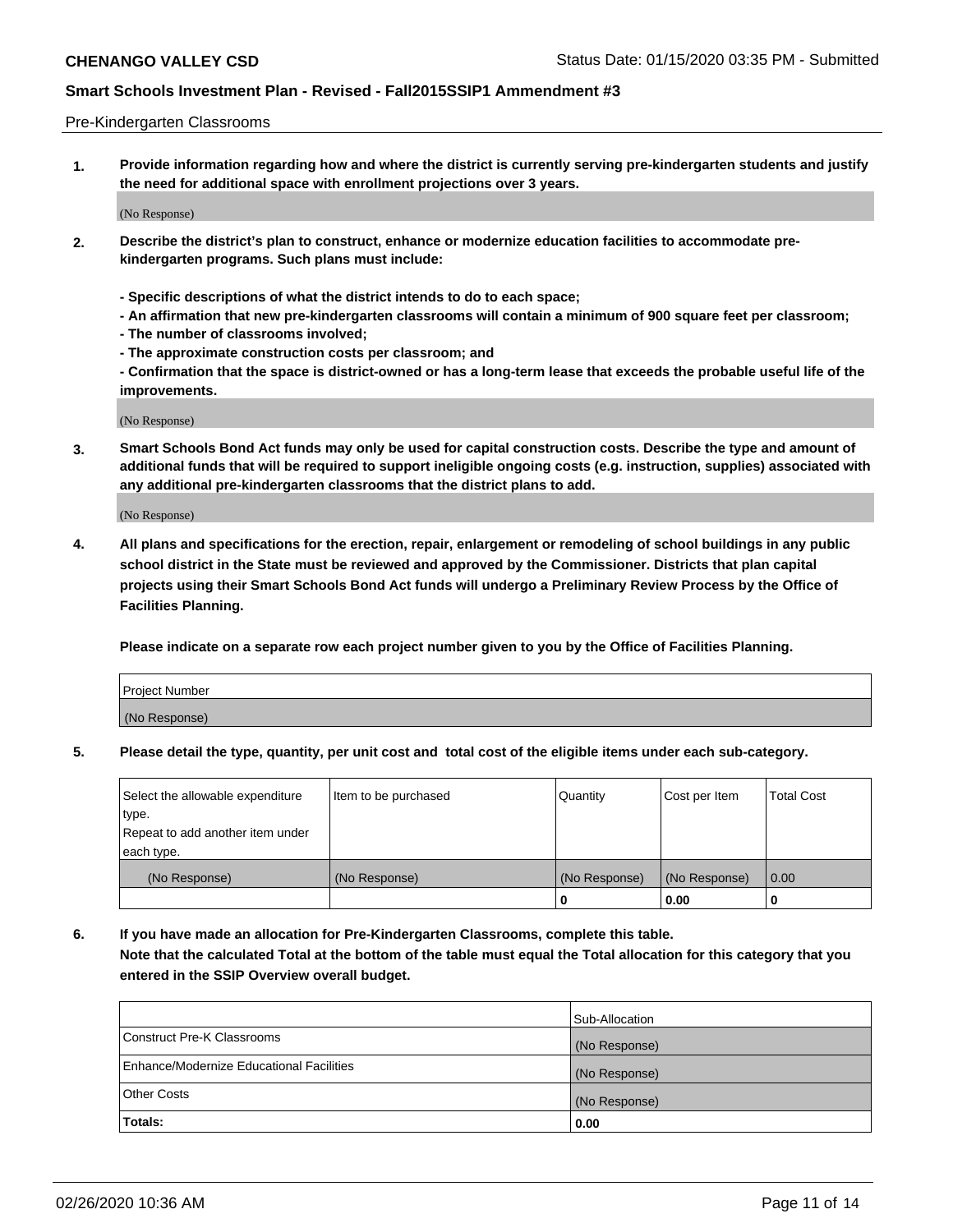Replace Transportable Classrooms

**1. Describe the district's plan to construct, enhance or modernize education facilities to provide high-quality instructional space by replacing transportable classrooms.**

(No Response)

**2. All plans and specifications for the erection, repair, enlargement or remodeling of school buildings in any public school district in the State must be reviewed and approved by the Commissioner. Districts that plan capital projects using their Smart Schools Bond Act funds will undergo a Preliminary Review Process by the Office of Facilities Planning.**

**Please indicate on a separate row each project number given to you by the Office of Facilities Planning.**

| Project Number |  |
|----------------|--|
|                |  |
| (No Response)  |  |

**3. For large projects that seek to blend Smart Schools Bond Act dollars with other funds, please note that Smart Schools Bond Act funds can be allocated on a pro rata basis depending on the number of new classrooms built that directly replace transportable classroom units.**

**If a district seeks to blend Smart Schools Bond Act dollars with other funds describe below what other funds are being used and what portion of the money will be Smart Schools Bond Act funds.**

(No Response)

**4. Please detail the type, quantity, per unit cost and total cost of the eligible items under each sub-category.**

| Select the allowable expenditure | Item to be purchased | Quantity      | Cost per Item | Total Cost |
|----------------------------------|----------------------|---------------|---------------|------------|
| ∣type.                           |                      |               |               |            |
| Repeat to add another item under |                      |               |               |            |
| each type.                       |                      |               |               |            |
| (No Response)                    | (No Response)        | (No Response) | (No Response) | 0.00       |
|                                  |                      | u             | 0.00          |            |

**5. If you have made an allocation for Replace Transportable Classrooms, complete this table. Note that the calculated Total at the bottom of the table must equal the Total allocation for this category that you entered in the SSIP Overview overall budget.**

|                                                | Sub-Allocation |
|------------------------------------------------|----------------|
| Construct New Instructional Space              | (No Response)  |
| Enhance/Modernize Existing Instructional Space | (No Response)  |
| Other Costs                                    | (No Response)  |
| Totals:                                        | 0.00           |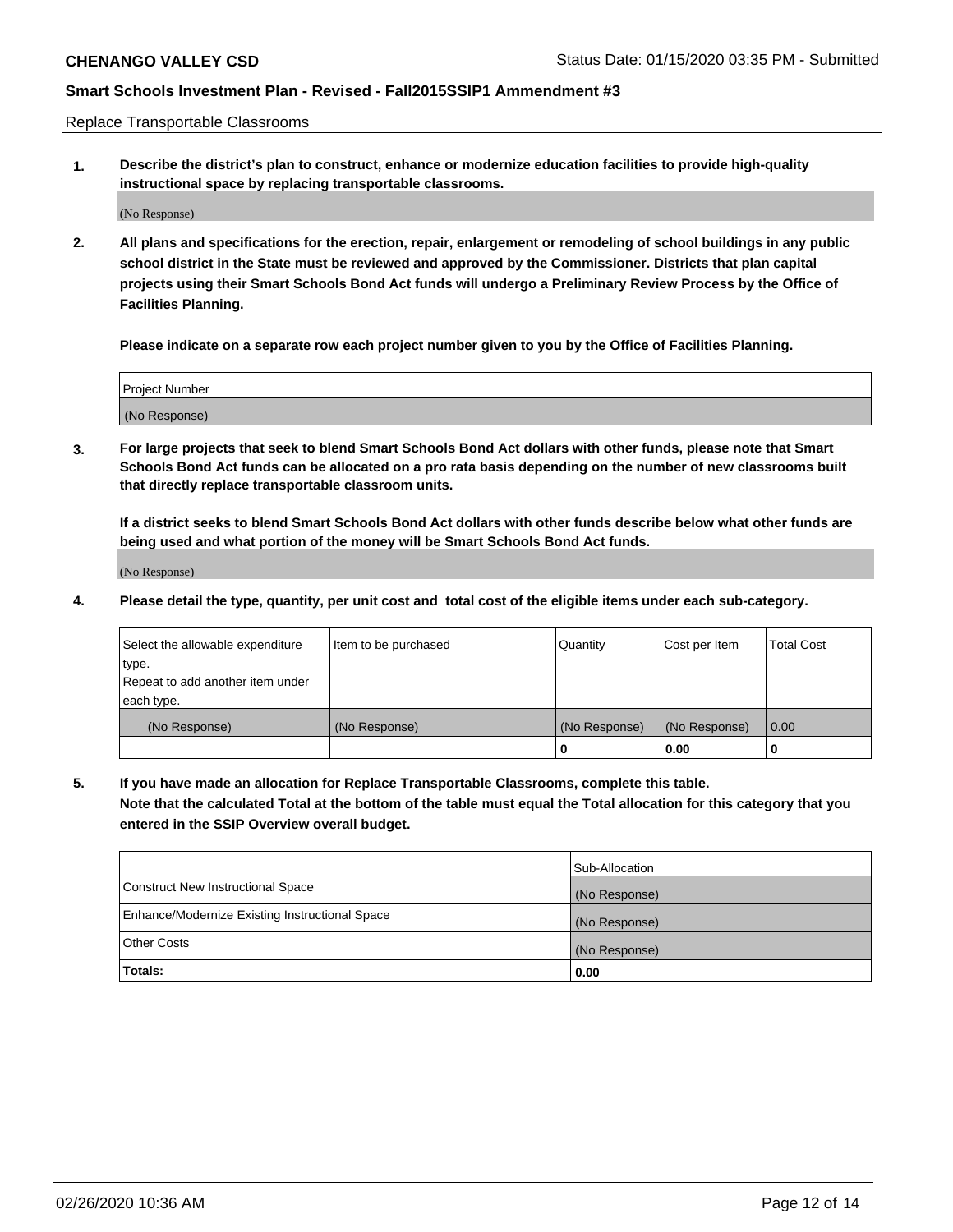# High-Tech Security Features

**1. Describe how you intend to use Smart Schools Bond Act funds to install high-tech security features in school buildings and on school campuses.**

When we submitted our original plan, not all of the categories were available so we couldn't put our cameras and PA systems in the 'Electronic Security Systems' sub category. This amendment is to finish out correction of that at the request of the State so we can be reimbursed for our expenditures.

**2. All plans and specifications for the erection, repair, enlargement or remodeling of school buildings in any public school district in the State must be reviewed and approved by the Commissioner. Smart Schools plans with any expenditures in the High-Tech Security category require a project number from the Office of Facilities Planning. Districts must submit an SSBA LOI and receive project numbers prior to submitting the SSIP. As indicated on the LOI, some projects may be eligible for a streamlined review and will not require a building permit. Please indicate on a separate row each project number given to you by the Office of Facilities Planning.**

| <b>Project Number</b>     |  |
|---------------------------|--|
| $03-07-01-06-5-006-006$   |  |
| $ 03-07-01-06-0-002-013 $ |  |
|                           |  |
| $ 03-07-01-06-0-004-011 $ |  |
| $03-07-01-06-0-001-008$   |  |

# **3. Was your project deemed eligible for streamlined Review?**

- Yes
- $\boxtimes$  No

## **4. Include the name and license number of the architect or engineer of record.**

| Name                 | License Number |
|----------------------|----------------|
| <b>Steve Thesier</b> | 33513          |

### **5. Please detail the type, quantity, per unit cost and total cost of the eligible items under each sub-category.**

| Select the allowable expenditure  | Item to be purchased                                                              | Quantity       | Cost per Item | <b>Total Cost</b> |
|-----------------------------------|-----------------------------------------------------------------------------------|----------------|---------------|-------------------|
| type.                             |                                                                                   |                |               |                   |
| Repeat to add another item under  |                                                                                   |                |               |                   |
| each type.                        |                                                                                   |                |               |                   |
| <b>Electronic Security System</b> | 3MP Int/Ext Pendant Dome w/IR, 3-9<br><b>MM</b>                                   | 2              | 877.50        | 1,755.00          |
| <b>Electronic Security System</b> | ACC 5 Enterprise license for up to 4<br>camera channels                           |                | 1,039.50      | 1,039.50          |
| <b>Electronic Security System</b> | 3X3 MP Pendant multisensor camera,<br>$2.8 - 8$ mm                                | $\overline{2}$ | 1,687.50      | 3,375.00          |
| <b>Electronic Security System</b> | 3' Cat 6 Copper Stranded Patch Cable                                              | 4              | 5.04          | 20.16             |
| <b>Electronic Security System</b> | CP for Pole Mount App, 18x16x8 in<br>N3R Heated Enc, 120 vacac w/4<br>Receptacles |                | 651.09        | 651.09            |
| <b>Electronic Security System</b> | <b>Exterior IP Camera Termination Kit</b>                                         | $\overline{4}$ | 98.39         | 393.56            |
| <b>Electronic Security System</b> | Wall mount bracket for use with H4A                                               | $\overline{2}$ | 54.00         | 108.00            |